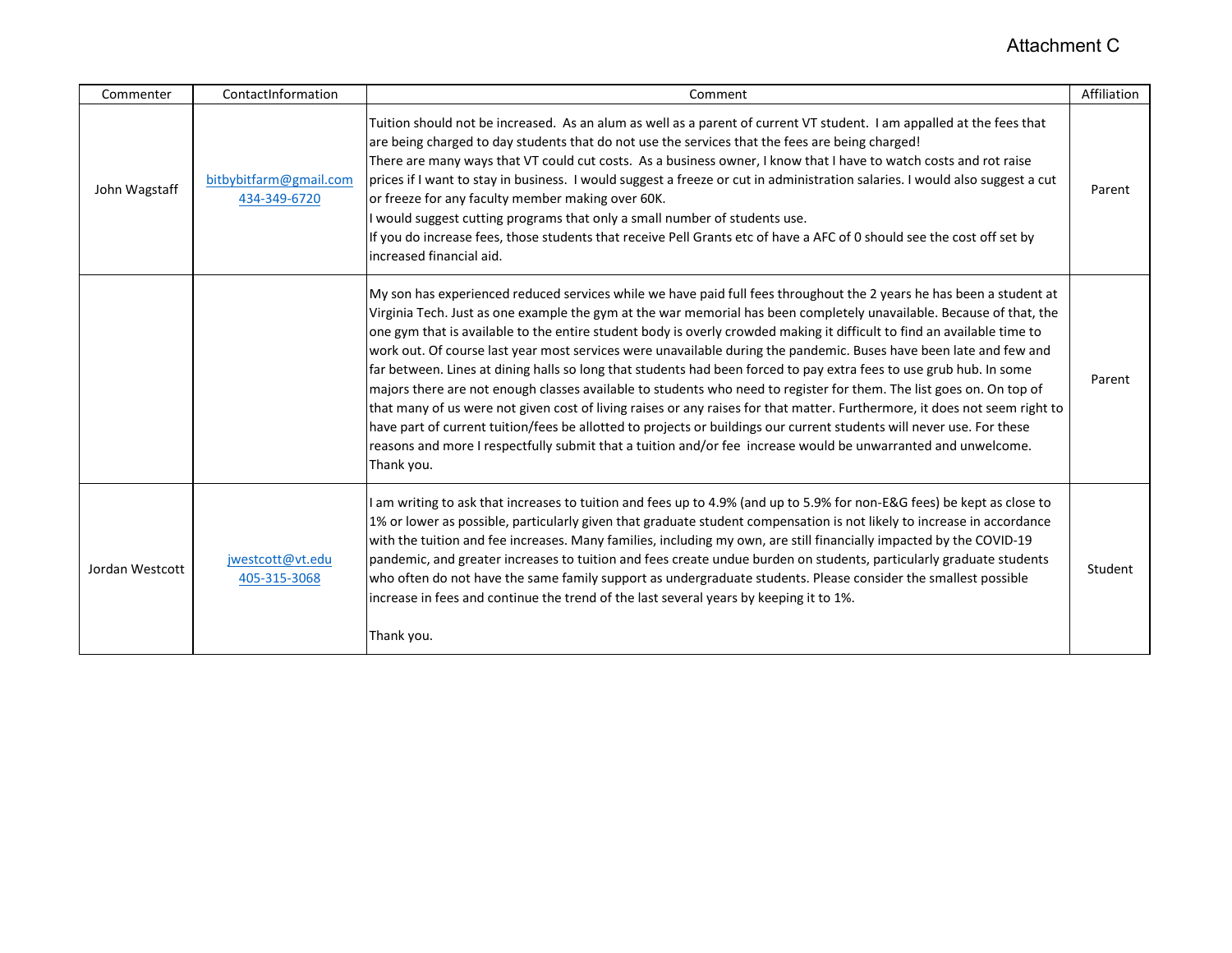## Attachment C

| Commenter     | ContactInformation | Comment                                                                                                                                                                                                                                                                                                                                                                                                                                                                                                                                                                                                                                                                                                                                                                                                                                                                                                                                                                                                                                                                                                                                                                                                                                                                                                                                                                                                                                                                                 | Affiliation             |
|---------------|--------------------|-----------------------------------------------------------------------------------------------------------------------------------------------------------------------------------------------------------------------------------------------------------------------------------------------------------------------------------------------------------------------------------------------------------------------------------------------------------------------------------------------------------------------------------------------------------------------------------------------------------------------------------------------------------------------------------------------------------------------------------------------------------------------------------------------------------------------------------------------------------------------------------------------------------------------------------------------------------------------------------------------------------------------------------------------------------------------------------------------------------------------------------------------------------------------------------------------------------------------------------------------------------------------------------------------------------------------------------------------------------------------------------------------------------------------------------------------------------------------------------------|-------------------------|
| David Mueller | potus4@gmail.com   | Dear Board of Visitors, There are two culprits behind rising tuition and fees at Virginia Tech.<br>First, the availability of government money is the main driver of ever rising tuition and fees at Virginia Tech and other<br>universities.<br>Because the federal government is there to write tuition checks year after year, Virginia Tech spends profligately and<br>irresponsibly. Bureaucrats at Virginia Tech know they can go on wild building programs, create and enforce programs<br>that violate free speech, create safe spaces, etc, and the federal government will dutifully step up and write the checks,<br>no questions asked.<br>The best way to bring down the cost of tuition and fees is to ban government money and secondly, to take an axe to<br>degree requirements.<br>For instance, there is no reason that it should take four years to get a degree in English. In fact, it should take no more<br>than two years. Many of the 120 hours for a degree are simply "make work" classes. A person does not need a foreign<br>language requirement for an English degree or most other degrees. It's a welfare program for otherwise unemployable<br>foreign language professors. This is a scandalous waste of time and taxpayer money. The goal should be to get<br>students in and out of Virginia Tech quickly so graduates can go on to be productive and contributing members of<br>society. Instead, Virginia Tech in debts, coddles, and prolongs. | Member of<br>the Public |
|               |                    | If serious people are on the Board of Visitors, and its members are equally serious about tuition and fees, then its<br>members need to understand how government money and degree requirements are culprits. The bureaucrats at<br>Virginia Tech are dangerously addicted to government money and have created a self reinforcing system of degree<br>requirements that make certain tuition and fees will increase. Without seriously addressing the issues I've brought up,<br>the scam will continue. And it also means that not a single person on the Board of Visitors is a serious person. Not a<br>one of you.                                                                                                                                                                                                                                                                                                                                                                                                                                                                                                                                                                                                                                                                                                                                                                                                                                                                 |                         |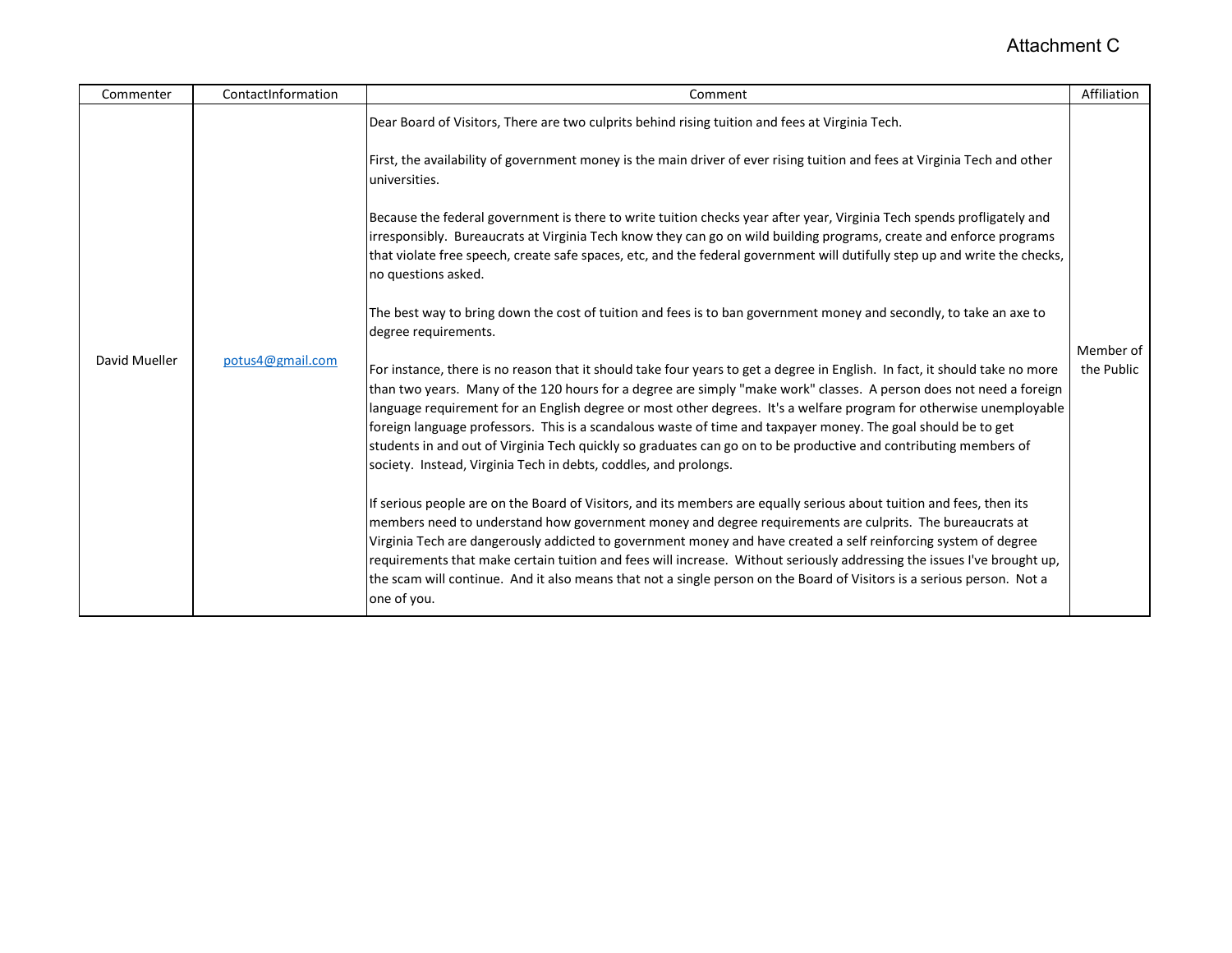Attachment C

Good afternoon Board members and guests. My name is Caroline Lohr. I am the Undergraduate Student Senate President, and I am speaking with you today on behalf of the undergraduate population. I believe that there is a lot of confusion when it comes to the discussion of tution with students. A lot of them assume that their tuition goes to Virginia Tech, an academic institution as a whole rather than divided up into multiple entities within Virginia Tech. Students always ask me why am I paying \$30,000 a year, to continuously struggle to find parking, or have to wait two to three weeks to talk to someone about my mental struggles. Are we not a billion dollar foundation? Where does my money go? I then have to elaborate that a bulk of those areas where students are complaining are auxiliary funds. That their tuition is the majority of what funds that entity. Students want to know where their money is going and want to feel the benefit of it outside of the academic region. We see the buildings being put up and new construction happening all over campus, yet a majority of students won't A. be here to reap those benefits or B. they don't apply to them. I do my best to elaborate that a lot of that funding for that comes from donors or the state.

I also try to explain to students that without proper funding from the state level, the responsibility of funds falls onto students. A lack of financial transparency and an increase of costs for students will affect those who wish to come to Virginia Tech, and the retention rate of current students. Without students there is no university and our voices must be heard during this time.

The voices that tell me that they barely have enough money to be here, but they work 40 hour weeks, on top of being a full time student just to pay for their tuition even with the pell grant and scholarships. Even with financial assistance they still can barely make ends meet.

The anxiety of money swarms them, when that happens they go seek help at the best counseling center in the nation. But please wait an extended amount of time to get help because they are short staffed and underfunded . And because of this a lot of students resent the idea of Cook Counseling because while it makes Virginia Tech be seen and heard to the nation, the students who go through it do not feel seen or heard by Virginia Tech.

While I am advocating for no raised tuition for students, I ask that if there is an increase that is focused on the students and the students experiences, safety, and well-being. My team and I have spoken with state legislators and national representatives advocating for more funds and grants for students. I ask of you along with us, that the drive for lobbying to the state and national government does not let up. Ut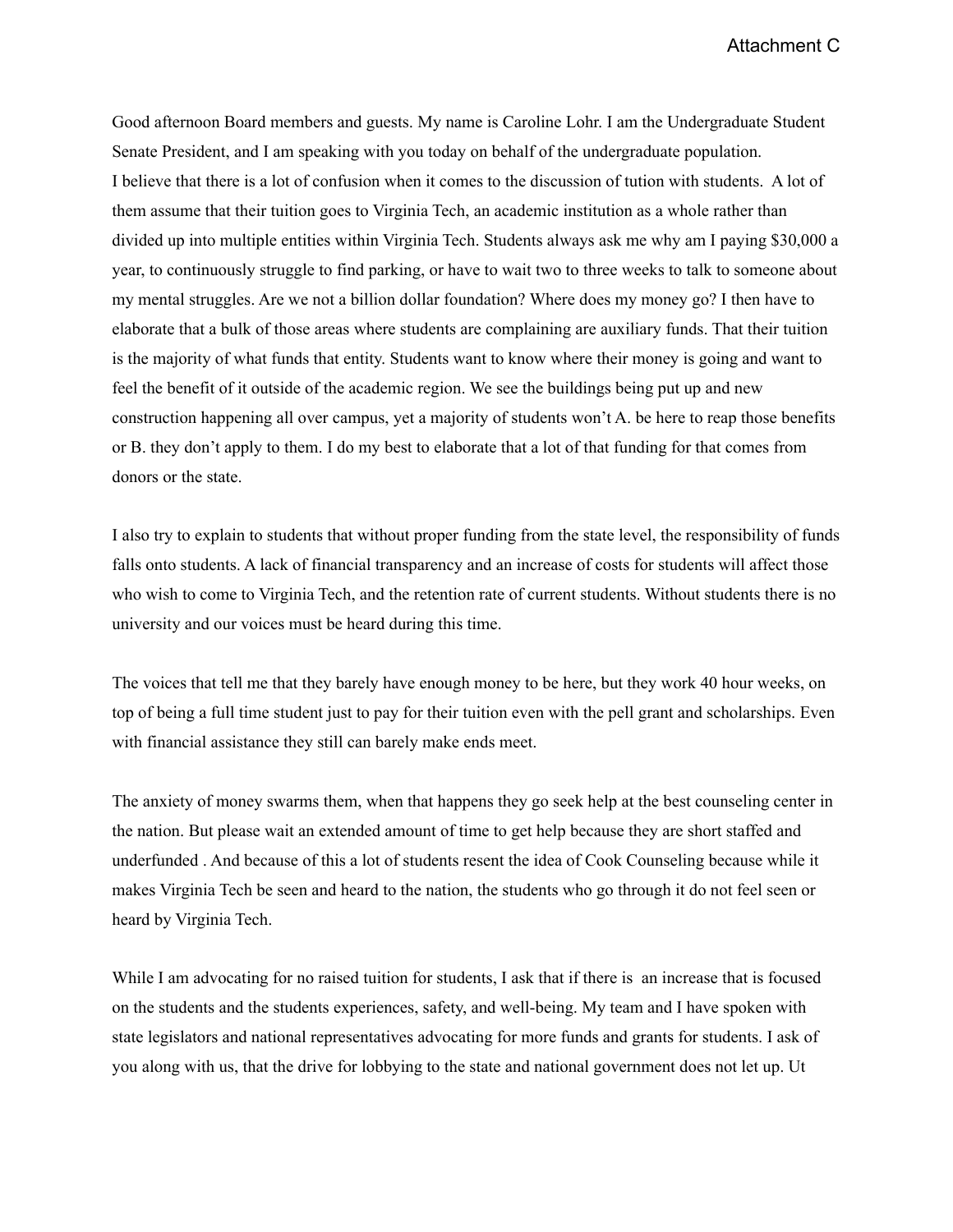prosim, that I may serve, is something that is promoted to professors, students, faculty and staff, to serve one another in the Hokie spirit.

Yet, when students struggle to make ends meet and don't see the results of the fees that they are already paying, they do not feel Ut Prosim from the institution.You, the Board, have the power to change that, and I encourage you to act with students in mind. I know you make hard decisions, however, when it comes to this, please do your due diligence and serve the students who are the reason you are sitting here today.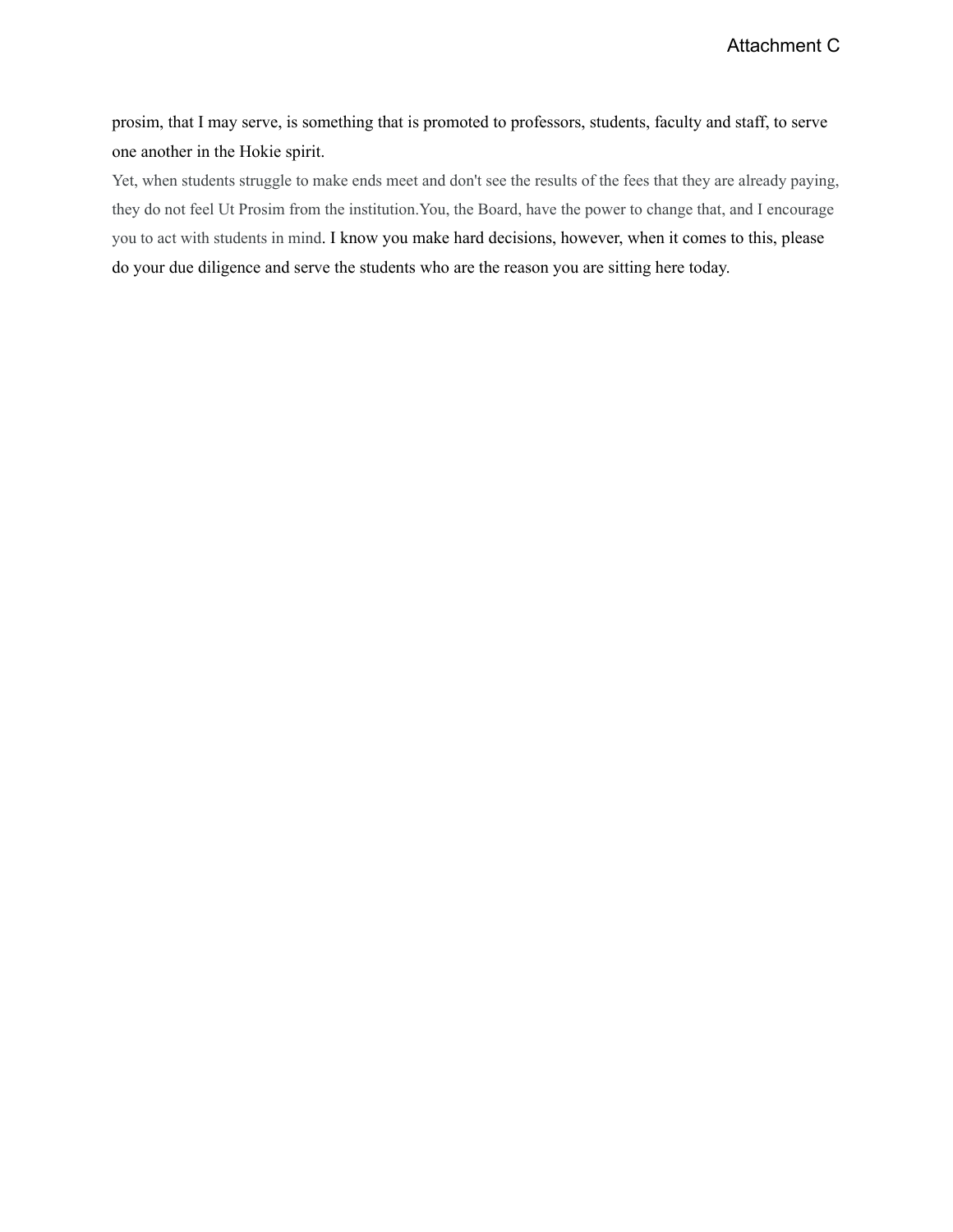## Fees stuff

Hi everyone, my name is Jack Leff (he/him/his) and I am the president of the graduate and professional student senate.

The budget that is supported largely--although not exclusively--by tuition and fees is a statement of priorities and university values. Right now, students are offered limited avenues to advocate for what those priorities should be, in no small part because advocating for tuition and fees has been heavily limited or largely unavailable to us before this year. I appreciate the opportunity to speak before you today, the graduate students believe that the state requirements surrounding more transparency are a step in the right direction.

However, at Virginia Tech we strive to be leaders rather than simply adhere to the bare minimum, so I hope we take this opportunity to not just be compliant with state guidance but instead use this as a chance to be more transparent and democratic across the board. While this forum is a good first step, it is too late in the process of generating the university budget to have sufficient input into what the university's priorities ought to be so my recommendations will be predicated on increasing advocacy opportunities. Thus, our first recommendation is that we have more of these forums and have them earlier concerning tuition and fees as well as the budget development process.

I'd also encourage us to get creative with the forms of input we solicit. Perhaps having more tuition and fee workshops with an exit survey that collects information. Maybe we should be asking students for a list of priorities to them and having that influence tuition and fees. We have a lot of room to grow in unique ways here that we should think carefully about.

Second, we'd like to have more advocacy around specific fees rather than treating them as a package in order to advocate for individual student services. Fees at Virginia Tech go to support vital auxiliaries like Cook Counseling, that have historically not received the funding they need for a student body our size so we'd actually like to advocate for higher health fees to support them. I am happy to justify that claim after this speech in the interest of time because I know it's mildly contentious, but the point is that we would like to see the ability to advocate for certain fees like the student health fee so that we can improve these services. However, because we're worried about exorbitantly high fees, especially since VT already has much higher fees than all of our peers, we'd also like the opportunity to advocate for lower fees elsewhere, which is a more granular and precise form of input than has traditionally been solicited from the students.

Third, we need to have more transparent documentation of use of tuition and fees. The budget office financial reports are helpful, but often opaque, especially to students, staff members, and administrators who don't have an economics or finance background. So, our third recommendation is to communicate budgets in a way that is accessible to whose we serve throughout the process of developing them. This is a way to make financial advocacy more accessible for the university population as a whole and another site where creativity is encouraged and we should turn to peers as models.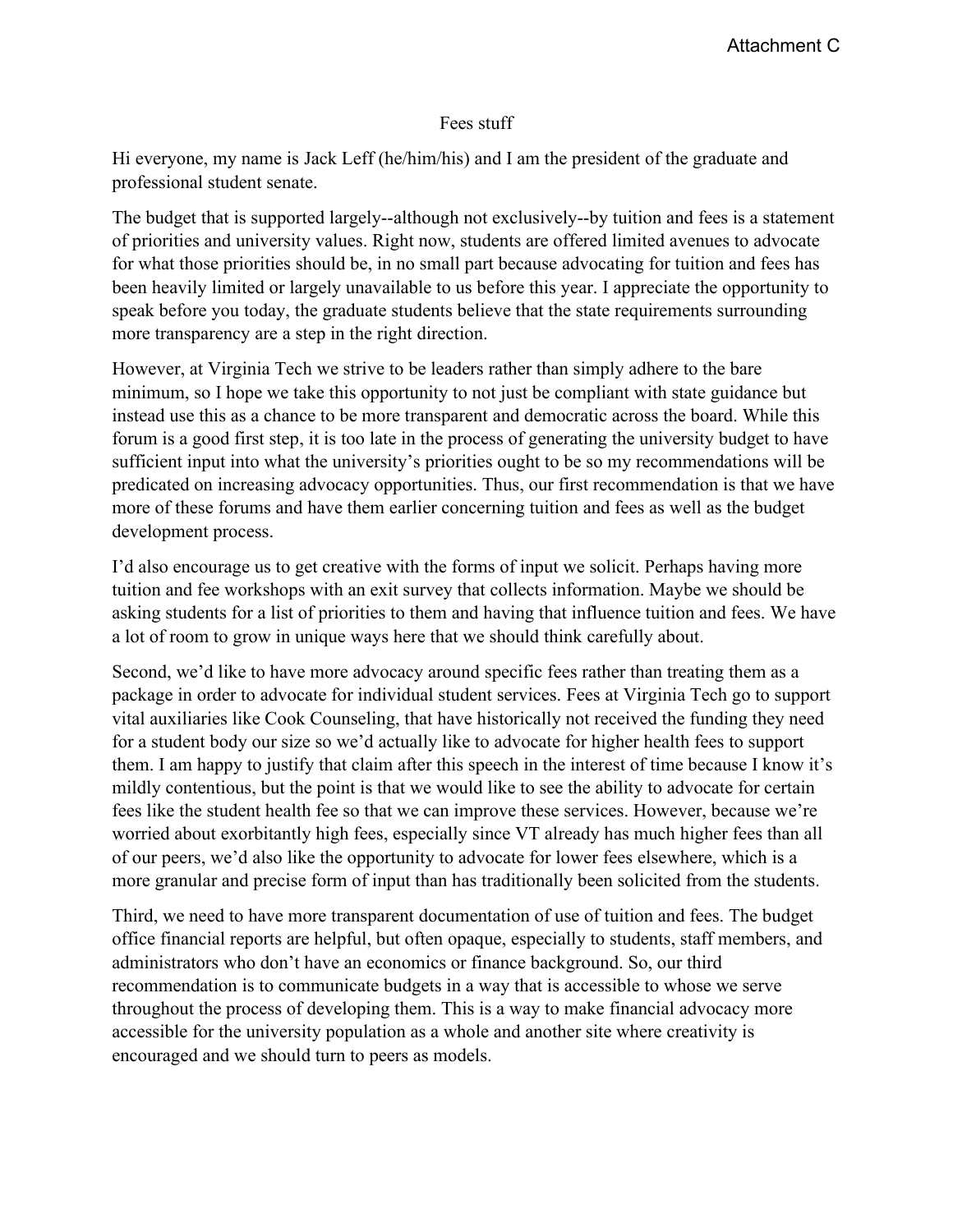Dear Board Members and Visitors:

My name is Jimmy Heagerty, I am a senior majoring in business management Analytics, Consulting, and economics.

In my time at Virginia Tech I've been very involved in the University community. I've met with and talked to students from all different places and backgrounds learning that each person, and their perspectives are so different. What was always the same? Our financial struggle as college students. Battling rising costs in the grocery store or at the gas pump, trying to keep up with paying for new devices, softwares, and textbooks. Increasing that burden could seem marginal but margins matter, and part of Ut prosim is being there to serve and protect our most vulnerable.

In closing , If we can't move on tuition and fees we can at least provide the quality advisory services FREE to students on campus. Where I work in the Hokie Financial Wellness we have a dedicated staff of student interns who work, unpaid, and tirelessly to understand how students can pay for college, loan infrastructure systems, credit, and budgeting strategies to be able to be a wealth of knowledge for our peers. With more this office could do more to minimize the impact that increased financial strain is putting on students.

Thank you

-- James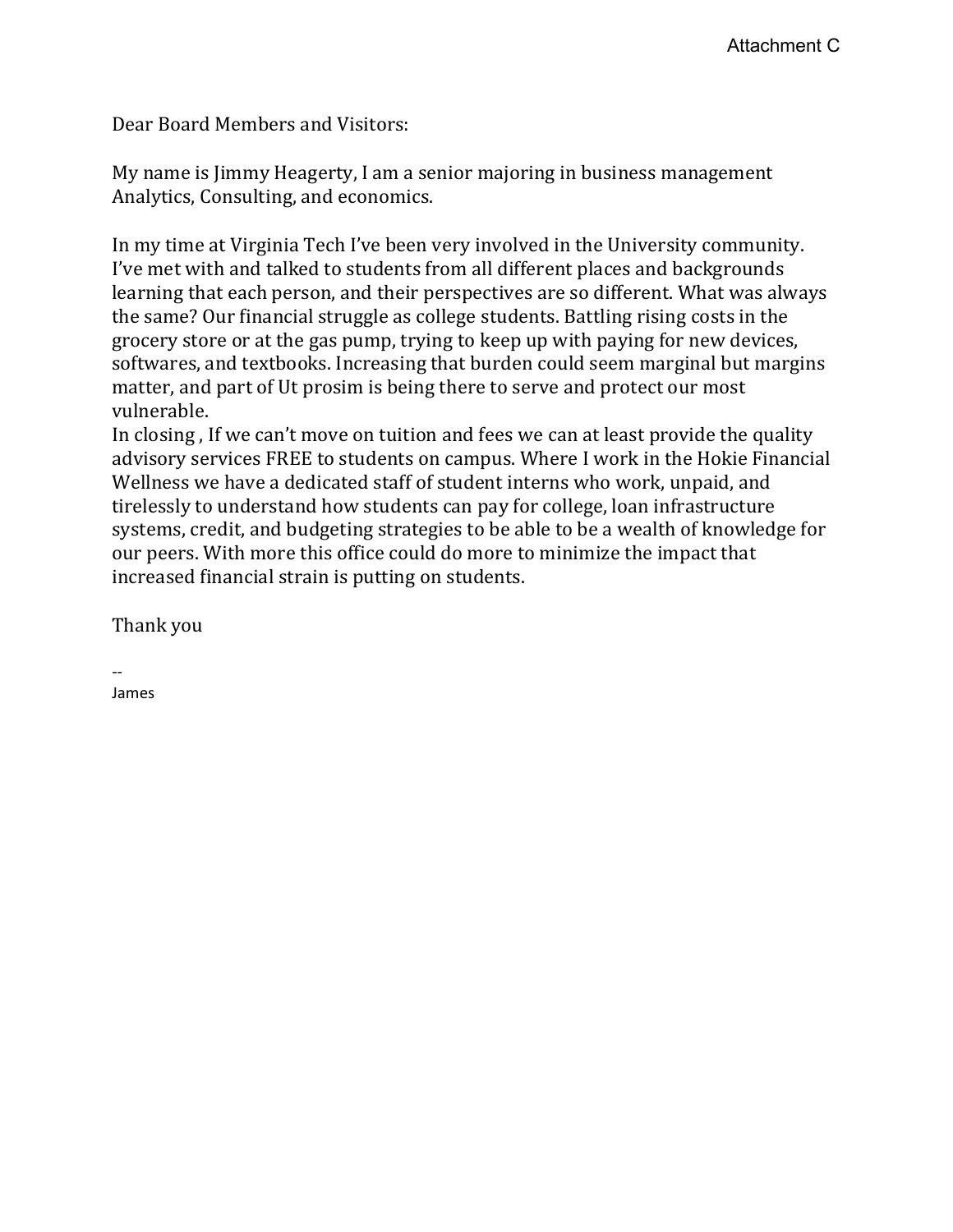March 28, 2022

Dear Board of Visitors Members,

I want to thank the University's administration and staff—especially those involved with budgeting and finance—for the incredible work they've done during the Covid-19 induced period of unprecedented uncertainty from which we are now beginning to emerge.

As you know, in addition to my position as the Graduate Student Representative to the Board, I also serve as mayor of the historic Town of Crewe. Although Crewe's budget is miniscule in comparison to Virginia Tech's, I believe serving a small, economically disadvantaged community gives me unique insight into the decision you may face if an increase in tuition and/or fees is recommended.

I understand the fiduciary duty you have to the University; as well as the challenges in weighing advice and recommendations from staff against the very real needs, concerns, and struggles of those financially impacted by increases to tuition and fees (or in the case of Crewe, taxes and fees).

Whether a small town or a major university, as leaders we need to find that balance between not doing enough to move our communities forward and doing too much too quickly to the detriment of our constituents; between generating more revenue and finding cost-savings within the budget. Raising costs are among the hardest decisions we must make.

For me, raising tuition and fees—increasing the financial stress on students and putting them further into debt—should be a last resort, taken only when we've exhausted all other alternatives. As a leader, I would also want to understand the details and data surrounding the alternatives and ultimate recommendation.

To that end, from my own observations state agencies are currently in better financial situations than we feared this time last year. As we gather for our quarterly meeting, the General Assembly is also scheduled to meet to discuss the state budget—including how to spend large amounts of unanticipated money.

My basic understanding of the positive situation we're in is that a combination of (1) conservative budgeting during the Covid uncertainty; (2) better-than-expected revenues; and (3) an unanticipated influx of money from the federal government that went to supplement and supplant new and existing programs all contribute to state agencies ending the fiscal year with leftover money. Because state agencies cannot carry over certain funds, they must either spend them before June 30 or give it back to the state.

I assume Virginia Tech also budgeted conservatively during the Covid uncertainty; may have better-than-expected revenues (or at least not worse than expected); and received an unanticipated influx of money from the federal government that went to supplement and supplant new and existing programs. Without knowing the details of the projected budget for the current